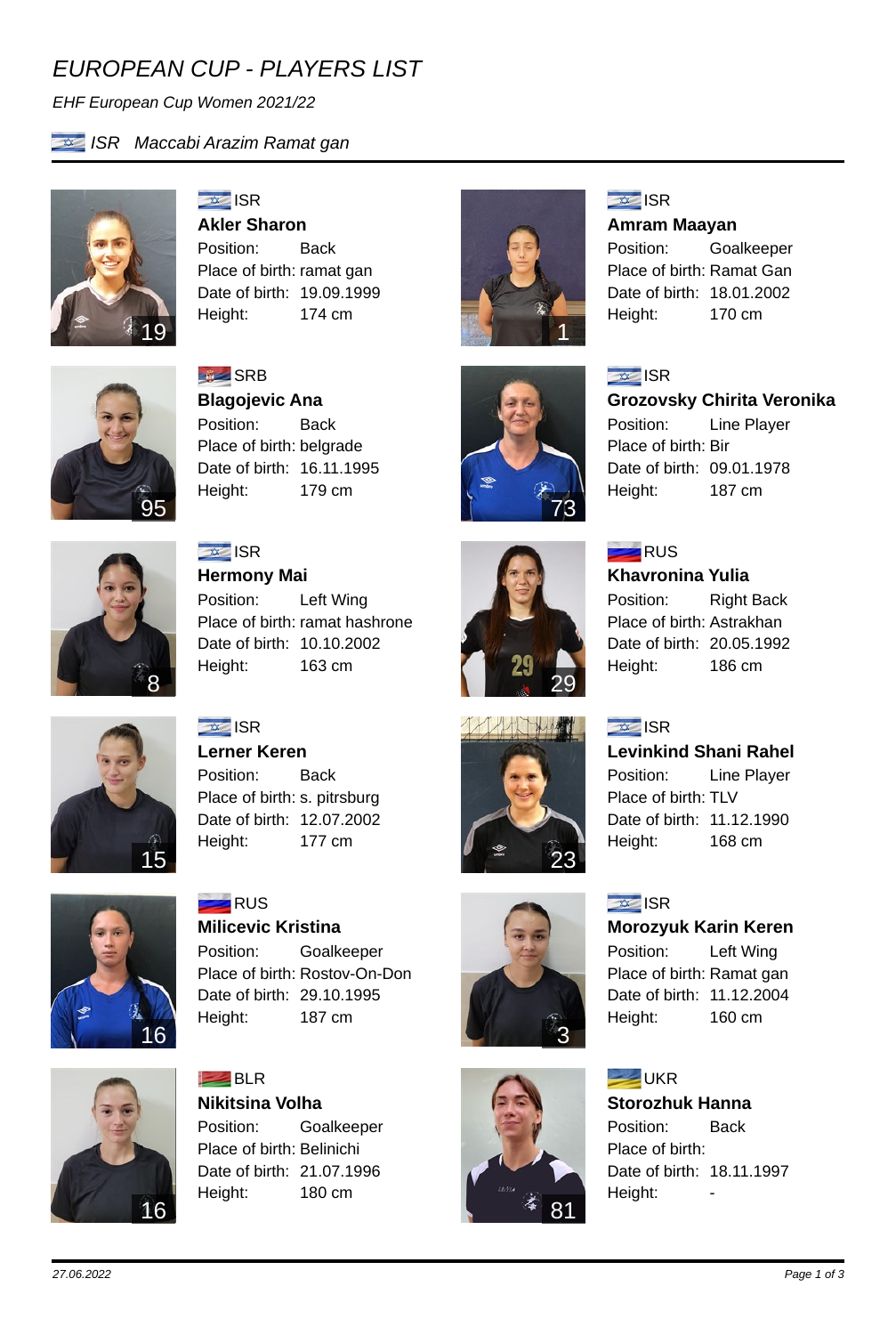## *EUROPEAN CUP - PLAYERS LIST*

*EHF European Cup Women 2021/22*



*ISR Maccabi Arazim Ramat gan*

**SRB Tasic Dunja** Position: Centre Back Place of birth: Beograd Date of birth: 10.06.1987

Height: 174 cm



#### **ISR Zehavi Ariel**

Position: Right Wing Place of birth: Ramat gan Date of birth: 18.11.2004 Height: 169 cm



88

### **ISR**

**Ulzari May** Position: Left Wing Place of birth: ramat gan Date of birth: 04.05.2004 Height: 162 cm



# **Zilinskaite-Danilova Jurate**

Position: Back Place of birth: Date of birth: 09.01.1988 Height: 179 cm